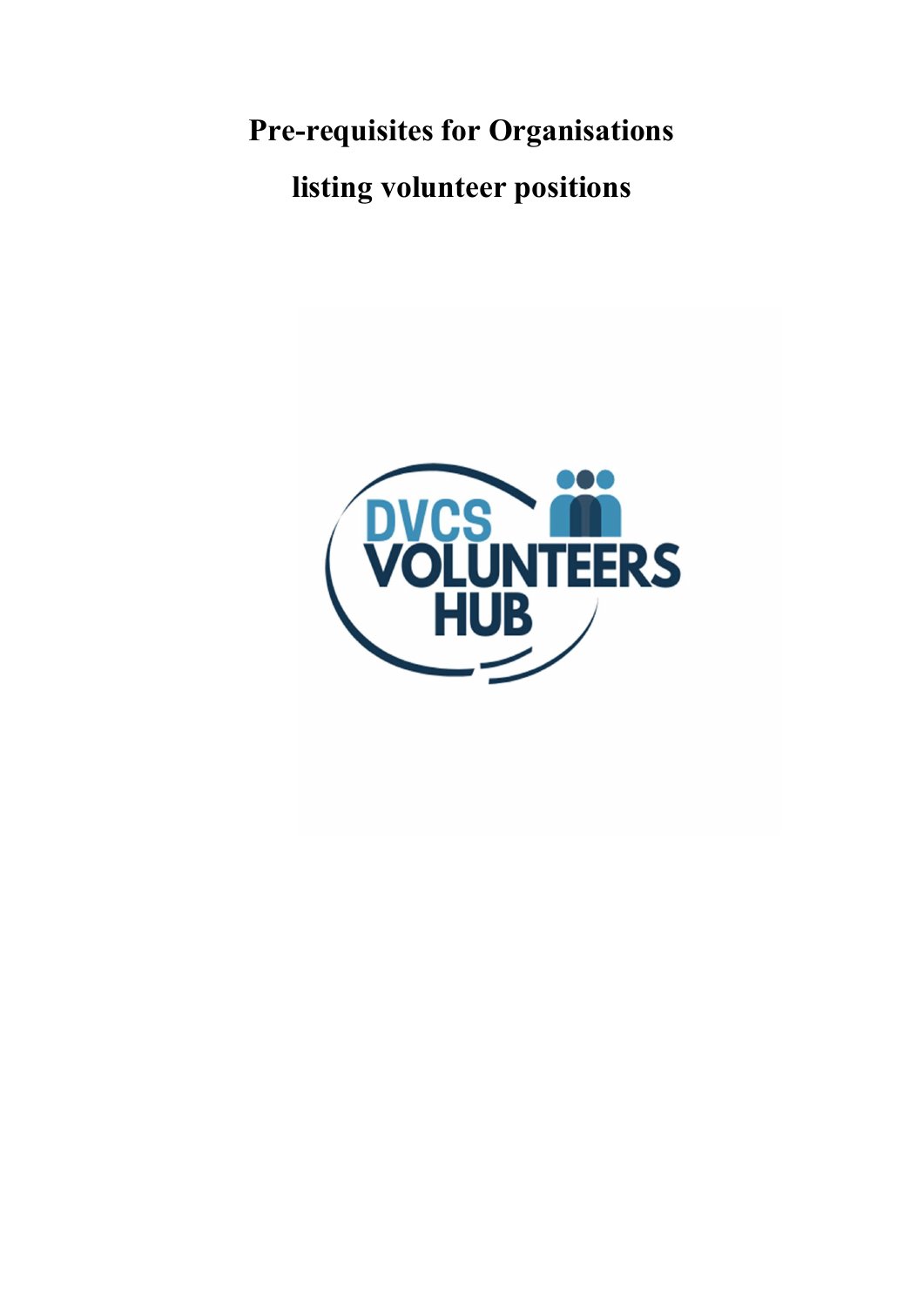Volunteer involvement is a critical part of Australian society. It contributes to civil society and active participation in building strong, inclusive, and resilient communities. It underlies innovation and social change, our responses to community need and community challenges, and it brings together and supports the local strengths and assets of communities.

This checklist is designed to assist DVCS Volunteers Hub determine relevant information about your organisation prior to the publication of your volunteer role/s on the Volunteers Hub's web site. We ask these questions to ensure and protect the rights, obligations and integrity of all parties. The checklist has been formulated with reference to The National Standards for Volunteer Involvement as determined by Volunteering Australia, and the Australian Charities and Not-For-Profits Commission.